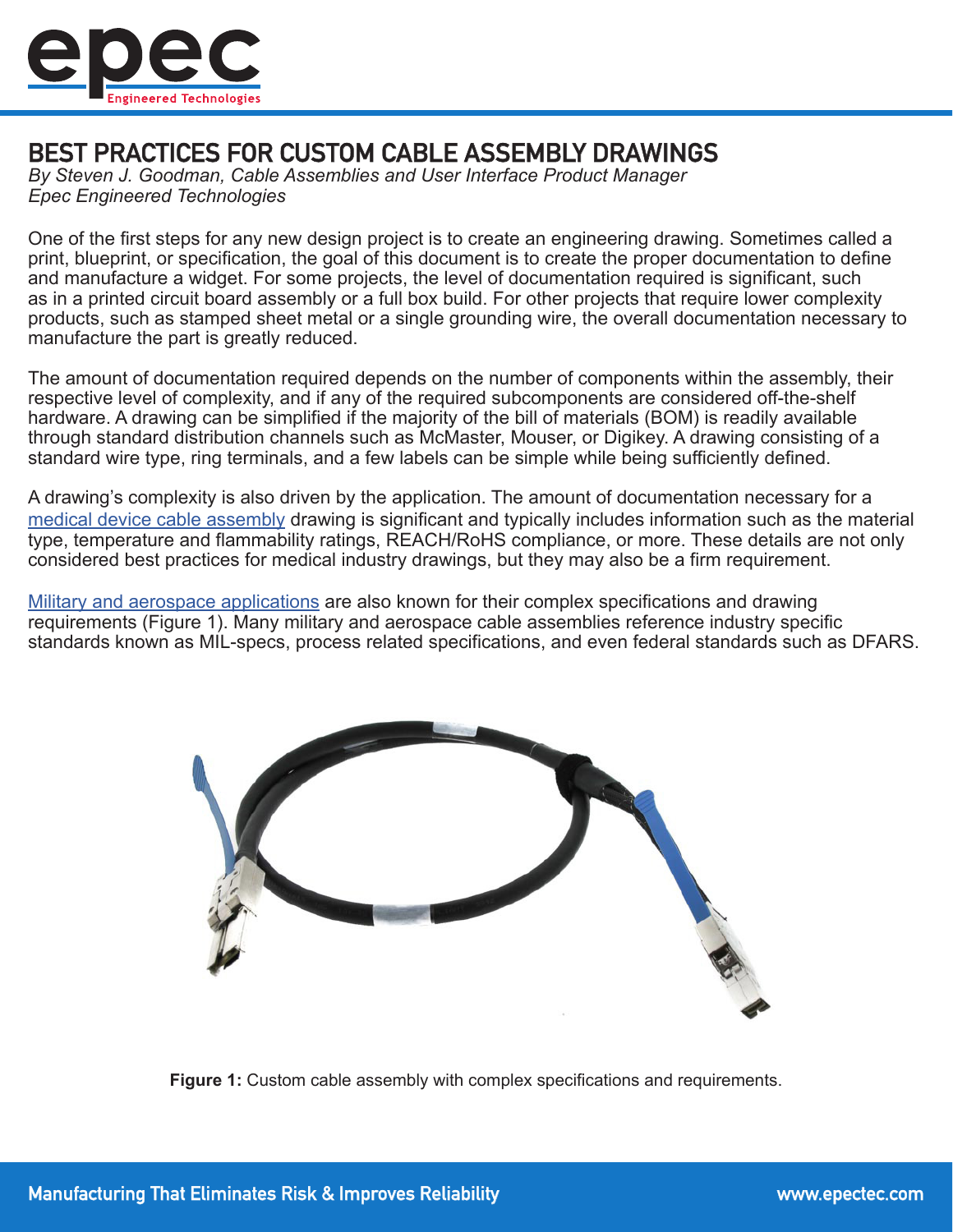

Cables assemblies themselves vary greatly in complexity and technology. Accordingly, so do the manufacturing drawings that define them. Most cable assembly drawings contain some sort of length information, a BOM, and an electrical schematic that shows the wiring configuration. As the design complexity increases, so does the amount of information required to define the cable assembly.

For [cable assemblies that include overmolds](https://www.epectec.com/cable-assemblies/over-molded-cables.html) and miscellaneous components like motors, fuses, and PCBAs, additional documentation may be required to thoroughly capture the design and assembly requirements. Before any new custom cable drawing is started, it is important to clearly understand what the drawing will be used for and the level of documentation required to support the project.

# **When to Consider a Drawing for your Cable Assembly**

Some type of drawing is required for all [custom cable applications.](https://www.epectec.com/cable-assemblies/) The earlier a drawing can be started, the better for all parties involved. As engineers, buyers, and managers navigate the demands of any new development project, having a clear cable assembly scope of work allows for the supply chain to be setup and potential make/buy decisions to be evaluated. Before starting a custom cable drawing, it is important to determine what you trying to accomplish with the drawing.

### **Goal #1: Preliminary Concept Cable**

For many projects, the very first cable assembly drawing generated is some type of ["napkin sketch"](https://blog.epectec.com/napkin-sketch-to-production-ready-cable-assemblies) (Figure 2). While this doesn't have to be written on a napkin or jotted down over a beer or coffee, some type of initial sketch is necessary early on to get things started. The primary goal at this point in the project is to create a visual tool to help gain stakeholder input. While many questions remain, some questions that can be answered because of this activity are: "is this cable design even feasible," or, "does this solve our design challenge." These preliminary concept cable drawings are ideal for brainstorming and collaboration sessions.



**Figure 2:** Example of a cable assembly napkin sketch.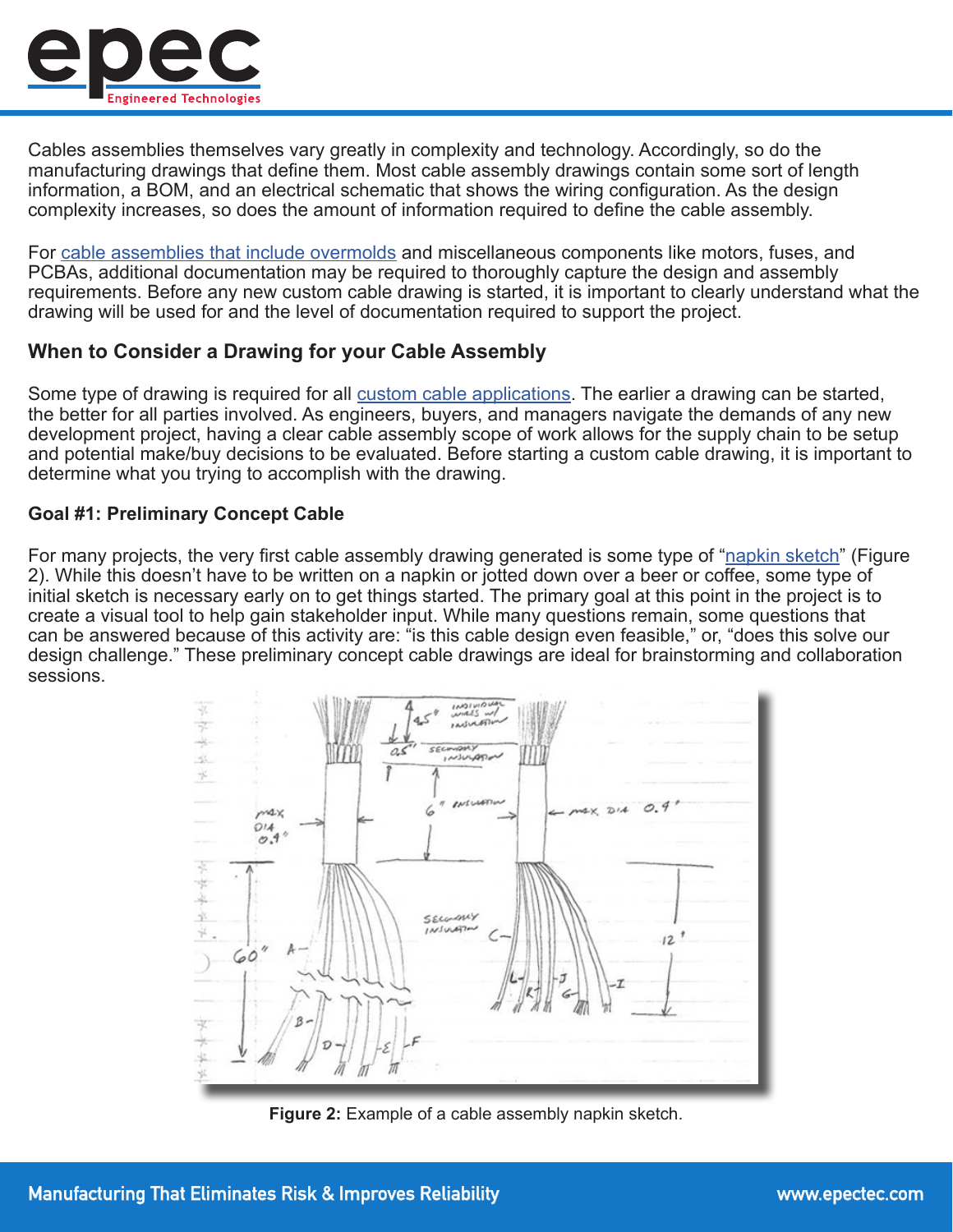

For this preliminary concept drawing to be effective, it needs to be created fast. Taking one week to create this type of drawing or sketch completely negates the purpose. This drawing should contain a rough sketch of the configuration, the number of circuits, the overall length, and any critical design needs or concerns. The simpler and faster this can be completed, the better. And it is likely that this type of drawing must be supplemented by a verbal or written explanation.

#### **Goal #2: For Quotation Only Cable**

As companies look to bid on and capture new manufacturing opportunities, one of the most important deliverables in this process is a proposal or quotation. These documents capture the costs, timelines, and bid assumptions, allowing manufacturers to seek out and win new business opportunities. One of the most critical steps in this process is soliciting supplier quotations that feed into a larger scope of work. Professionals use the terms "bid for bid" or "bid for buy" to characterize the type of manufacturing opportunity and provide context on the project. As the namesake suggests, one quotation is supporting a proposal, and the other type of quotation is stemming from a firm buy requirement. This is important because the level of detail required for each, and the potential cable drawings necessary to support this activity can vary significantly.

At this point, many companies seek out what is referred to as a "budgetary" or "ROM" (rough order magnitude) quotation. To support a budgetary or ROM quote, the information that is required on the drawing includes the BOM, the approximate cable length, the wire type, and if there are any unique or complex design challenges. If a more precise quote is required, the cable assembly documentation must support this.

Generally speaking, if the cable drawings' goal is to only gather cost data, many elements of the "napkin sketch" noted within still apply. It is important to have a drawing completed fast, but the document needs to be clear and concise allowing the supplier to understand the scope of work. It is also important to note any special test requirements above and beyond continuity since additional testing can [impact both the price and](https://www.epectec.com/cable-assemblies/quote-turn-around-and-production-delivery-times.html)  [lead-time](https://www.epectec.com/cable-assemblies/quote-turn-around-and-production-delivery-times.html). If there are any raw material lead-times or minimum buys that could impact price, it is important to be able to have this review done during this step.

#### **Goal #3: Prototype Cable Assemblies**

Prototype cable assemblies are used for fit checks, testing, and other types of evaluation early in the project. The ultimate goal of a prototype cable is to help reduce risk in the project and determine if the design is satisfactory. While some prototype cables aren't pretty, if the cable works as intended and can be manufactured quickly, it's served its purpose. Cable manufacturers have developed clever ways to help reduce the time to market while offering high-quality prototype cables.

Some manufacturers have segregated manufacturing cells than can focus on quick-turn prototypes without impacting higher-volume manufacturing operations. For example, an overmold tool can be built using 3D-printed plastics allowing for rapid development. While these 3D-printed tools can yield production-worthy cables, these are inappropriate for higher volume manufacturing since they will wear and breakdown over time. Some overmolds themselves can be 3D-printed and bonded to the cable to allow for fit checks when performance is less critical. As long as the cable electrically functions or offers some type of dimensional semblance to the mature product, meaningful data can be obtained.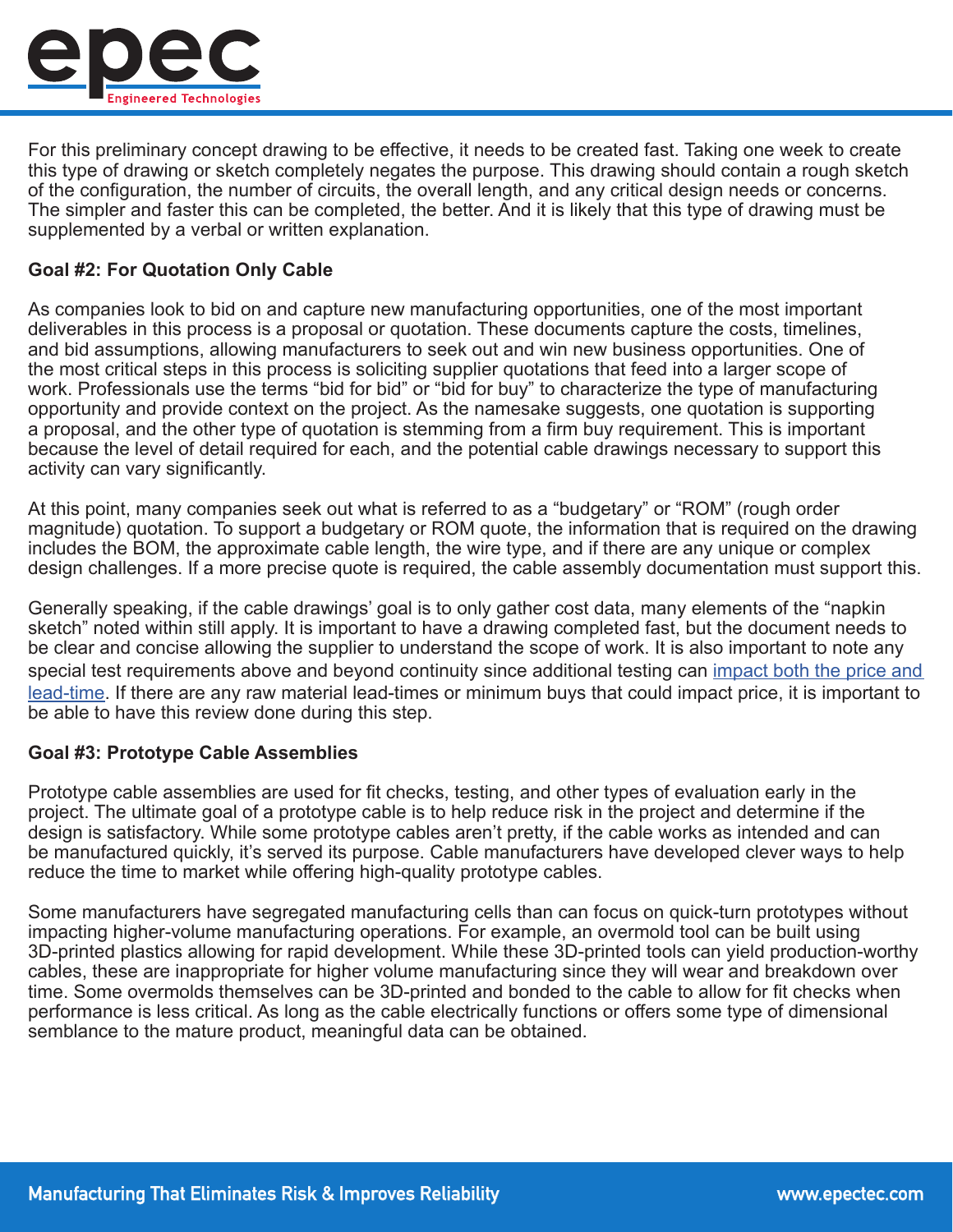



**Figure 3:** Example of a prototype cable assembly.

Custom cable manufacturers like Epec employ a sampling process that delivers production-worthy cables in advance of volume production. The cable drawing information that is required at this point can vary significantly with the application and complexity. The connector design and overall length remain the most critical aspect of the prototype cable (Figure 3). Any prototype drawing should at the least contain this information.

#### **Goal #4: Production Cable Assemblies**

As manufacturers move into full rate production, the information contained within the cable drawing is especially critical. With production comes some type of volume build, whether it's 100, 10,000, or 100,000 pieces, any drawing issue can manifest itself as an enormous scrap cost or delay. Ideally, production drawings must go through an extensive review process allowing for all stakeholders to review and approve the design. A design for manufacturing review must be performed to make certain that the cable is manufacturable, and ideally this should have been completed between the prototype and production stages. Whether it's a formal engineering change order (ECO), or manufacturing proof approval, all production cable assembly drawings must be scrutinized before production commences.

In order for a cable drawing to be completely defined, it must contain all relevant specifications and requirements. This includes a complete BOM that lists all components required to build the cable. The BOM must contain specific information relating to the parts lists that includes the wire size and specification, component P/N, the unit of measure, and the quantity used per assembly. Additional information pertaining to the [shielding of the cable](https://www.epectec.com/cable-assemblies/shielded-cables.html) and wiring pinout must also be clear. If there are critical dimensions on your cable that must be taken into consideration, adding detailed section views and notes are invaluable. The more information, the better.